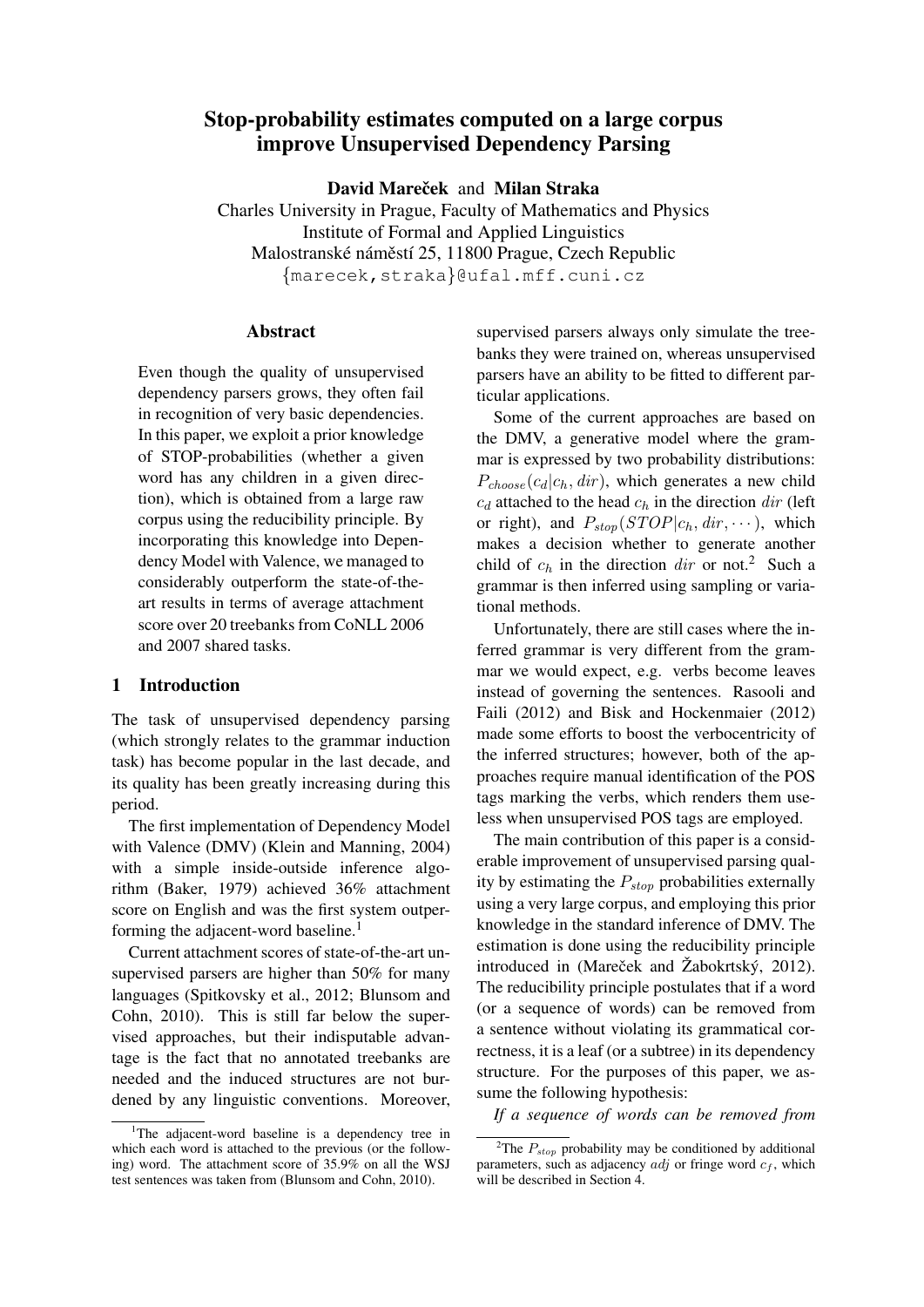

Figure 1: Example of a dependency tree. Sequences of words that can be reduced are underlined.

*a sentence without violating its grammatical correctness, no word outside the sequence depends on any word in the sequence.*

Our hypothesis is a generalization of the original hypothesis since it allows a reducible sequence to form several adjacent subtrees.

Let's outline the connection between the  $P_{stop}$ probabilities and the property of reducibility. Figure 1 shows an example of a dependency tree. Sequences of reducible words are marked by thick lines below the sentence. Consider for example the word *"further"*. It can be removed and thus, according to our hypothesis, no other word depends on it. Therefore, we can deduce that the  $P_{ston}$  probability for such word is high both for the left and for the right direction. The phrase *"for further discussions"* is reducible as well and we can deduce that the  $P_{stop}$  of its first word (*"for"*) in the left direction is high since it cannot have any left children. We do not know anything about its right children, because they can be located within the sequence (and there is really one in Figure 1). Similarly, the word *"discussions"*, which is the last word in this sequence, cannot have any right children and we can estimate that its right  $P_{stop}$  probability is high. On the other hand, non-reducible words such, as the verb *"asked"* in our example, can have children, and therefore their  $P_{stop}$  can be estimated as low for both directions.

The most difficult task in this approach is to automatically recognize reducible sequences. This problem, together with the estimation of the stopprobabilities, is described in Section 3. Our model, not much different from the classic DMV, is introduced in Section 4. Section 5 describes the inference algorithm based on Gibbs sampling. Experiments and results are discussed in Section 6. Section 7 concludes the paper.

## 2 Related Work

Reducibility: The notion of reducibility belongs to the traditional linguistic criteria for recogniz-

ing dependency relations. As mentioned e.g. by Kübler et al. (2009), the head  $h$  of a construction  $c$ determines the syntactic category of  $c$  and can often replace  $c$ . In other words, the descendants of  $h$ can be often removed without making the sentence incorrect. Similarly, in the Dependency Analysis by Reduction (Lopatková et al., 2005), the authors assume that stepwise deletions of dependent elements within a sentence preserve its syntactic correctness. A similar idea of dependency analysis by splitting a sentence into all possible acceptable fragments is used by Gerdes and Kahane (2011).

We have directly utilized the aforementioned criteria for dependency relations in unsupervised dependency parsing in our previous paper (Mareček and Žabokrtský, 2012). Our dependency model contained a submodel which directly prioritized subtrees that form reducible sequences of POS tags. Reducibility scores of given POS tag sequences were estimated using a large corpus of Wikipedia articles. The weakness of this approach was the fact that longer sequences of POS tags are very sparse and no reducibility scores could be estimated for them. In this paper, we avoid this shortcoming by estimating the STOP probabilities for individual POS tags only.

Another task related to reducibility is *sentence compression* (Knight and Marcu, 2002; Cohn and Lapata, 2008), which was used for text summarization. The task is to shorten the sentences while retaining the most important pieces of information, using the knowledge of the grammar. Conversely, our task is to induce the grammar using the sentences and their shortened versions.

Dependency Model with Valence (DMV) has been the most popular approach to unsupervised dependency parsing in the recent years. It was introduced by Klein and Manning (2004) and further improved by Smith (2007) and Cohen et al. (2008). Headden III et al. (2009) introduce the Extended Valence Grammar and add lexicalization and smoothing. Blunsom and Cohn (2010) use tree substitution grammars, which allow learning of larger dependency fragments by employing the Pitman-Yor process. Spitkovsky et al. (2010) improve the inference using iterated learning of increasingly longer sentences. Further improvements were achieved by better dealing with punctuation (Spitkovsky et al., 2011b) and new "boundary" models (Spitkovsky et al., 2012).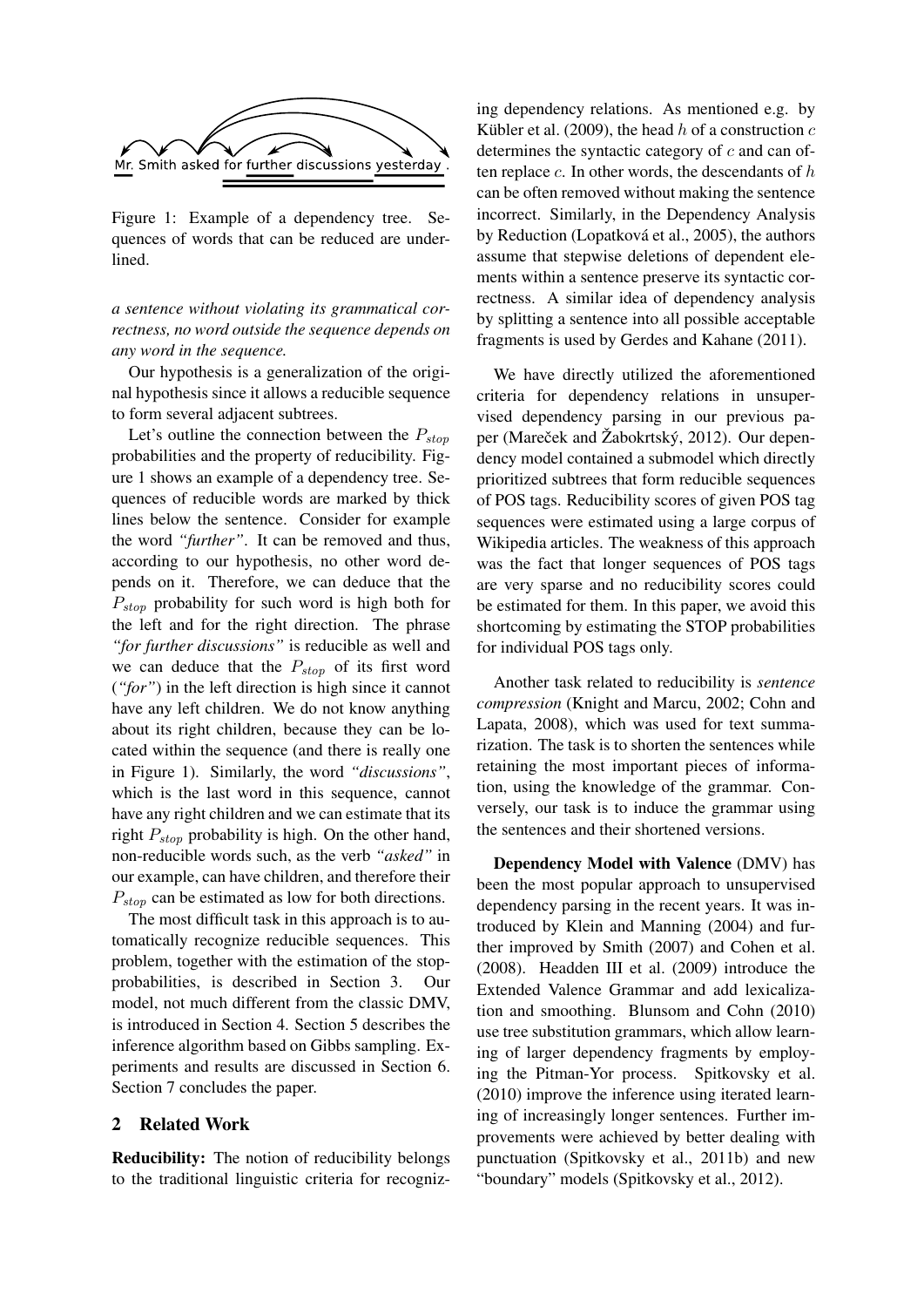Other approaches to unsupervised dependency parsing were described e.g. in (Søgaard, 2011), (Cohen et al., 2011), and (Bisk and Hockenmaier, 2012). There also exist "less unsupervised" approaches that utilize an external knowledge of the POS tagset. For example, Rasooli and Faili (2012) identify the last verb in the sentence, minimize its probability of reduction and thus push it to the root position. Naseem et al. (2010) make use of manually-specified universal dependency rules such as *Verb*→*Noun*, *Noun*→*Adjective*. McDonald et al. (2011) identify the POS tags by a crosslingual transfer. Such approaches achieve better results; however, they are useless for grammar induction from plain text.

## 3 STOP-probability estimation

#### 3.1 Recognition of reducible sequences

We introduced a simple procedure for recognition of reducible sequences in (Mareček and  $\check{Z}$ abokrtský, 2012): The particular sequence of words is removed from the sentence and if the remainder of the sentence exists elsewhere in the corpus, the sequence is considered reducible. We provide an example in Figure 2. The bigram *"this weekend"* in the sentence *"The next competition is this weekend at Lillehammer in Norway."* is reducible since the same sentence without this bigram, i.e., *"The next competition is at Lillehammer in Norway."*, is in the corpus as well. Similarly, the prepositional phrase *"of Switzerland"* is also reducible.

It is apparent that only very few reducible sequences can be found by this procedure. If we use a corpus containing about 10,000 sentences, it is possible that we found no reducible sequences at all. However, we managed to find a sufficient amount of reducible sequences in corpora containing millions of sentences, see Section 6.1 and Table 1.

# 3.2 Computing the STOP-probability estimations

Recall our hypothesis from Section 1: If a sequence of words is reducible, no word outside the sequence can depend on any word in the sequence. Or, in terms of dependency structure: A reducible sequence consists of one or more adjacent subtrees. This means that the first word of a reducible sequence does not have any left children and, similarly, the last word in a reducible sequence does

Martin Fourcade was sixth , maintaining his lead at the top of the overall World Cup standings , although Svendsen is now only 59 points away from the Frenchman in second . The next competition is this weekend at Lillehammer in Norway . Larinto saw off allcomers at Kuopio with jumps of 129.5 and 124m for a total 240.9 points , just 0.1 points ahead of compatriot Matti Hautamaeki , who landed efforts of 127 and 129.5m . Third place went to Simon Ammann . Andreas Kofler , who won at the weekend at Kuusamo , was fourth but stays top of the season standings with 150 points Third place went to Simon Ammann of Switzerland). Ammann is currently just fifth , overall with 120 points . The next competition is at Lillehammer in Norway .

Figure 2: Example of reducible sequences of words found in a large corpus.

not have any right children. We make use of this property directly for estimating  $P_{stop}$  probabilities.

Hereinafter,  $P_{stop}^{est}(c_h, dir)$  denotes the STOPprobability we want to estimate from a large corpus;  $c_h$  is the head's POS tag and dir is the direction in which the STOP probability is estimated. If  $c_h$  is very often in the first position of reducible sequences,  $P_{stop}^{est}(c_h, left)$  will be high. Similarly, if  $c_h$  is often in the last position of reducible sequences,  $P_{stop}^{est}(c_h, right)$  will be high.

For each POS tag  $c_h$  in the given corpus, we first compute its left and right "raw" score  $S_{stop}(c_h, left)$  and  $S_{stop}(c_h, right)$  as the relative number of times a word with POS tag  $c_h$  was in the first (or last) position in a reducible sequence found in the corpus. We do not deal with sequences longer than a trigram since they are highly biased.

$$
S_{stop}(c_h, left) = \frac{\# \text{ red.seq. } [c_h, \dots] + \lambda}{\# c_h \text{ in the corpus}}
$$

$$
S_{stop}(c_h, right) = \frac{\# \text{ red.seq. } [\dots, c_h] + \lambda}{\# c_h \text{ in the corpus}}
$$

Note that the  $S_{stop}$  scores are not probabilities. Their main purpose is to sort the POS tags according to their "reducibility".

It may happen that for many POS tags there are no reducible sequences found. To avoid zero scores, we use a simple smoothing by adding  $\lambda$  to each count:

$$
\lambda = \frac{\text{\# all reducible sequences}}{W},
$$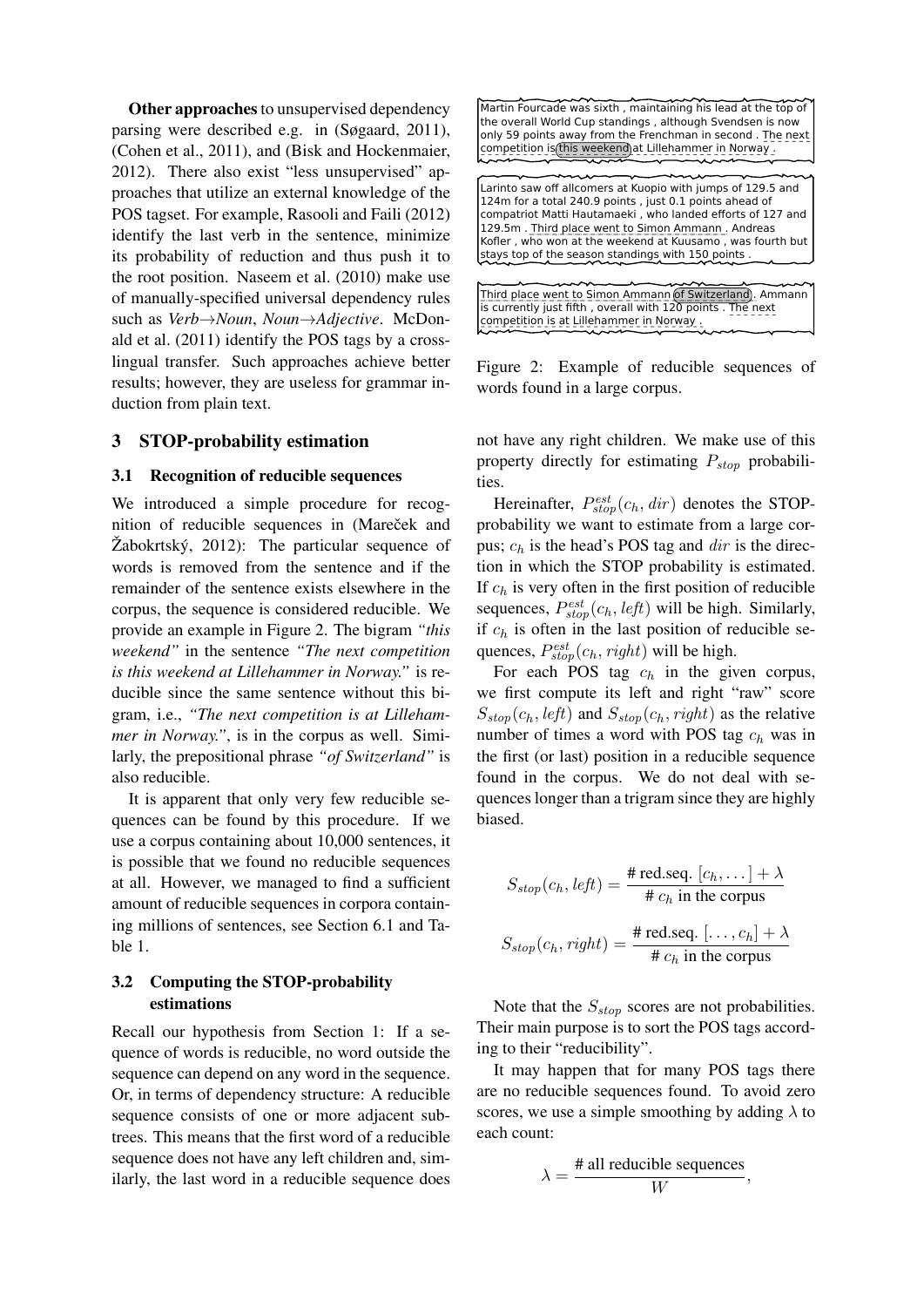where W denotes the number of words in the given corpus. Such smoothing ensures that more frequent irreducible POS tags get a lower  $S_{stop}$ score than the less frequent ones.

Since reducible sequences found are very sparse, the values of  $S_{stop}(c_h, dir)$  scores are very small. To convert them to estimated probabilities  $P_{stop}^{est}(c_h, dir)$ , we need a smoothing that fulfills the following properties:

- (1)  $P_{stop}^{est}$  is a probability and therefore its value must be between 0 and 1.
- (2) The number of *no-stop* decisions (no matter in which direction) equals to  $W$  (number of words) since such decision is made before each word is generated. The number of *stop* decisions is 2W since they come after generating the last children in both the directions. Therefore, the average  $P_{stop}^{est}(h, dir)$  over all words in the treebank should be 2/3.

After some experimenting, we chose the following normalization formula

$$
P_{stop}^{est}(c_h, dir) = \frac{S_{stop}(c_h, dir)}{S_{stop}(c_h, dir) + \nu}
$$

with a normalization constant  $\nu$ . The condition (1) is fulfilled for any positive value of  $\nu$ . Its exact value is set in accordance with the requirement (2) so that the average value of  $P_{stop}^{est}$  is 2/3.

$$
\sum_{dir \in \{l,r\}} \sum_{c \in C} count(c) P_{stop}^{est}(c, dir) = \frac{2}{3} \cdot 2W,
$$

where  $count(c)$  is the number of words with POS tag c in the corpus. We find the unique value of  $\nu$ that fulfills the previous equation numerically using a binary search algorithm.

#### 4 Model

We use the standard generative Dependency Model with Valence (Klein and Manning, 2004). The generative story is the following: First, the head of the sentence is generated. Then, for each head, all its left children are generated, then the left STOP, then all its right children, and then the right STOP. When a child is generated, the algorithm immediately recurses to generate its subtree. When deciding whether to generate another child in the direction dir or the STOP symbol, we use the  $P_{stop}^{dmv}(STOP | c_h, dir, adj, c_f)$  model.

The new child  $c_d$  in the direction dir is generated according to the  $P_{choose}(c_d|c_h, dir)$  model. The probability of the whole dependency tree  $T$  is the following:

$$
P_{tree}(T) = P_{choose}(head(T)|ROOT, right)
$$

$$
P_{tree}(D(head(T)))
$$

$$
P_{tree}(D(c_h)) = \prod_{\substack{c_{d} \in \text{supp}(dir, h) \\ \text{div} \in \{l, r\} \\ P_{stop}(dir, h) \ P_{choose}(c_d | c_h, dir) P_{tree}(D(c_d))}} P_{stop}^{dmv}(STOP|c_h, dir, adj, cf),
$$

where  $P_{tree}(D(c_h))$  is probability of the subtree governed by  $h$  in the tree  $T$ .

The set of features on which the  $P_{stop}^{dmv}$  and  $P_{choose}$  probabilities are conditioned varies among the previous works. Our  $P_{stop}^{dmv}$  depends on the head POS tag  $c_h$ , direction dir, adjacency  $adj$ , and fringe POS tag  $c_f$  (described below). The use of adjacency is standard in DMV and enables us to have different  $P_{stop}^{dmv}$  for situations when no child was generated so far  $(adj = 1)$ . That is,  $P_{stop}^{dmv}(c_h, dir, adj = 1, c_f)$  decides whether the word  $c_h$  has any children in the direction dir at all, whereas  $P_{stop}^{dmv}(h, dir, adj = 0, c_f)$  decides whether another child will be generated next to the already generated one. This distinction is of crucial importance for us: although we know how to estimate the STOP probabilities for  $adj = 1$ from large data, we do not know anything about the STOP probabilities for  $adj = 0$ .

The last factor  $c_f$ , called fringe, is the POS tag of the previously generated sibling in the current direction  $dir$ . If there is no such sibling (in case  $adj = 1$ , the head  $c_h$  is used as the fringe  $c_f$ . This is a relatively novel idea in DMV, introduced by Spitkovsky et al. (2012). We decided to use the fringe word in our model since it gives slightly better results.

We assume that the distributions of  $P_{choose}$  and  $P_{stop}^{dmv}$  are good if the majority of the probability mass is concentrated on few factors; therefore, we apply a Chinese Restaurant process (CRP) on them.

The probability of generating a new child node  $c_d$  attached to  $c_h$  in the direction dir given the history (all the nodes we have generated so far) is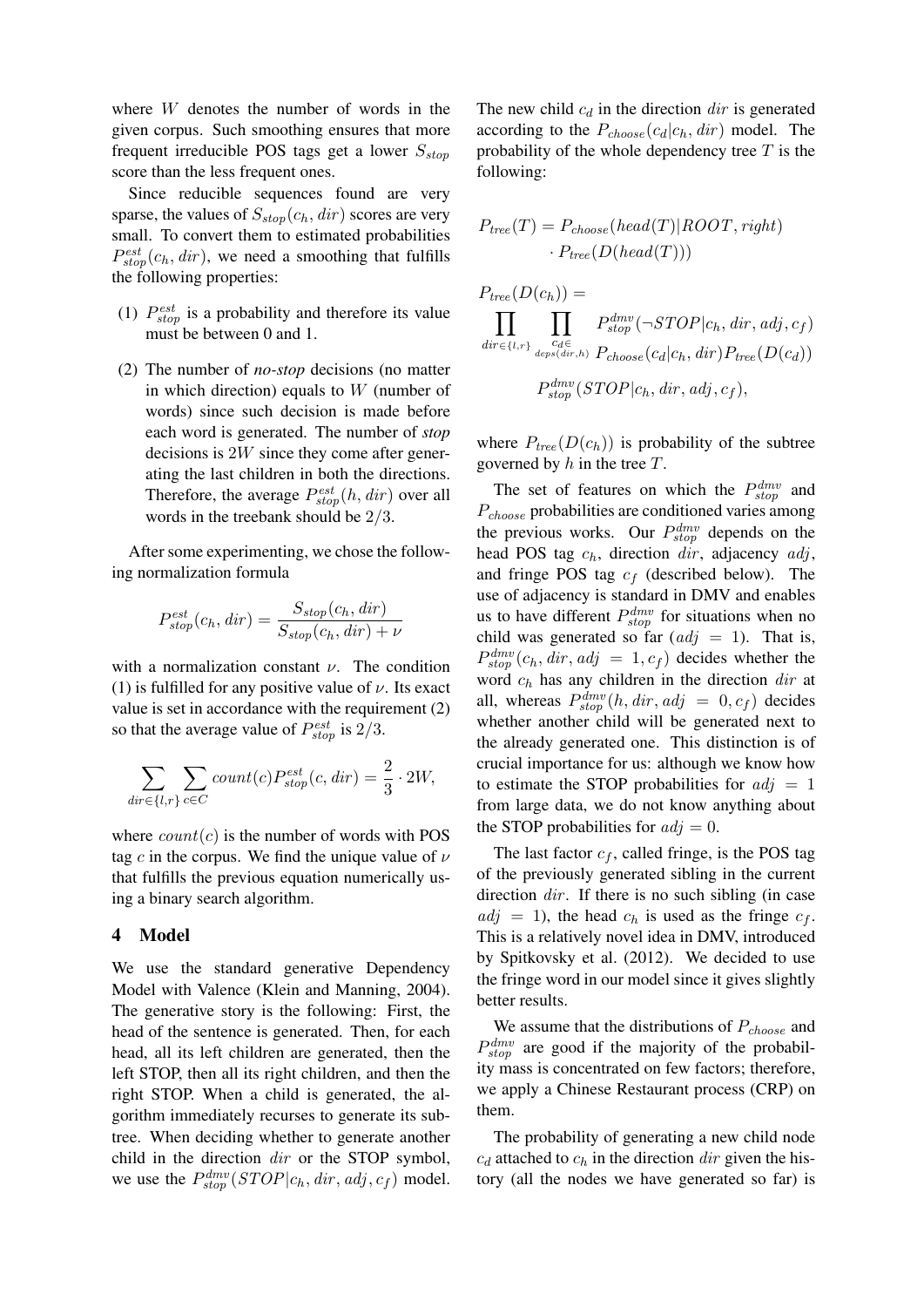computed using the following formula:

$$
P_{choose}(c_d|c_h, dir) =
$$
  
= 
$$
\frac{\alpha_c \frac{1}{|C|} + count^-(c_d, c_h, dir)}{\alpha_c + count^-(c_h, dir)}
$$

where  $count^-(c_d, c_h, dir)$  denotes the number of times a child node  $c_d$  has been attached to  $c_h$ in the direction dir in the history. Similarly,  $count^{-}(c_h, dir)$  is the number of times something has been attached to  $c_h$  in the direction dir. The  $\alpha_c$  is a hyperparameter and  $|C|$  is the number of distinct POS tags in the corpus.<sup>3</sup>

,

The STOP probability is computed in a similar way:

$$
P_{stop}^{dmv}(STOP | c_h, dir, adj, cf) =
$$
  
= 
$$
\frac{\alpha_s \frac{2}{3} + count^{-}(STOP, c_h, dir, adj, cf)}{\alpha_s + count^{-}(c_h, dir, adj, cf)}
$$

where  $count^{-}(STOP, c_h, dir, adj, c_f)$  is the number of times a head  $c_h$  had the last child  $c_f$ in the direction dir in the history.

The contribution of this paper is the inclusion of the stop-probability estimates into the DMV. Therefore, we introduce a new model  $P_{stop}^{dmv + est}$ , in which the probability based on the previously generated data is linearly combined with the probability estimates based on large corpora (Section 3).

$$
P_{stop}^{dmv + est}(STOP | c_h, dir, 1, c_f) =
$$
  
=  $(1 - \beta) \cdot \frac{\alpha_s \frac{2}{3} + count^-(STOP, c_h, dir, 1, c_f)}{\alpha_s + count^-(c_h, dir, 1, c_f)}$   
+  $\beta \cdot P_{stop}^{est}(c_h, dir)$ 

$$
P_{stop}^{dmv + est}(STOP | c_h, dir, 0, c_f) =
$$
  
= 
$$
P_{stop}^{dmv}(STOP | c_h, dir, 0, c_f)
$$

The hyperparameter  $\beta$  defines the ratio between the CRP-based and estimation-based probability. The definition of the  $P_{stop}^{dmv+est}$  for  $adj = 0$  equals the basic  $P_{stop}^{dmv}$  since we are able to estimate only the probability whether a particular head POS tag  $c_h$  can or cannot have children in a particular direction, i.e if  $adj = 1$ .

Finally, we obtain the probability of the whole generated treebank as a product over the trees:

$$
P_{treebank} = \prod_{T \in treebank} P_{tree}(T).
$$

An important property of the CRP is the fact that the factors are exchangeable  $-$  i.e. no matter how the trees are ordered in the treebank, the  $P_{treebank}$ is always the same.

# 5 Inference

We employ the Gibbs sampling algorithm (Gilks et al., 1996). Unlike in (Mareček and Žabokrtský, 2012), where edges were sampled individually, we sample whole trees from all possibilities on a given sentence using dynamic programming. The algorithm works as follows:

- 1. A random projective dependency tree is assigned to each sentence in the corpus.
- 2. *Sampling:* We go through the sentences in a random order. For each sentence, we sample a new dependency tree based on all other trees that are currently in the corpus.
- 3. Step 2 is repeated in many iterations. In this work, the number of iterations was set to 1000.
- 4. After the burn-in period (which was set to the first 500 iterations), we start collecting counts of edges between particular words that appeared during the sampling.
- 5. *Parsing:* Based on the collected counts, we compute the final dependency trees using the Chu-Liu/Edmonds' algorithm (1965) for finding maximum directed spanning trees.

#### 5.1 Sampling

Our goal is to sample a new projective dependency tree T with probability proportional to  $P_{tree}(T)$ . Since the factors are exchangeable, we can deal with any tree as if it was the last one in the corpus.

We use dynamic programming to sample a tree with N nodes in  $\mathcal{O}(N^4)$  time. Nevertheless, we sample trees using a modified probability  $P'_{tree}(T)$ . In  $P_{tree}(T)$ , the probability of an edge depends on counts of all other edges, including the edges in the same tree. We instead use  $P'_{tree}(T)$ , where the counts are computed using only the other trees in the corpus, i.e., probabilities

<sup>&</sup>lt;sup>3</sup>The number of classes  $|C|$  is often used in the denominator. We decided to put its reverse value into the numerator since we observed such model to perform better for a constant value of  $\alpha_c$  over different languages and tagsets.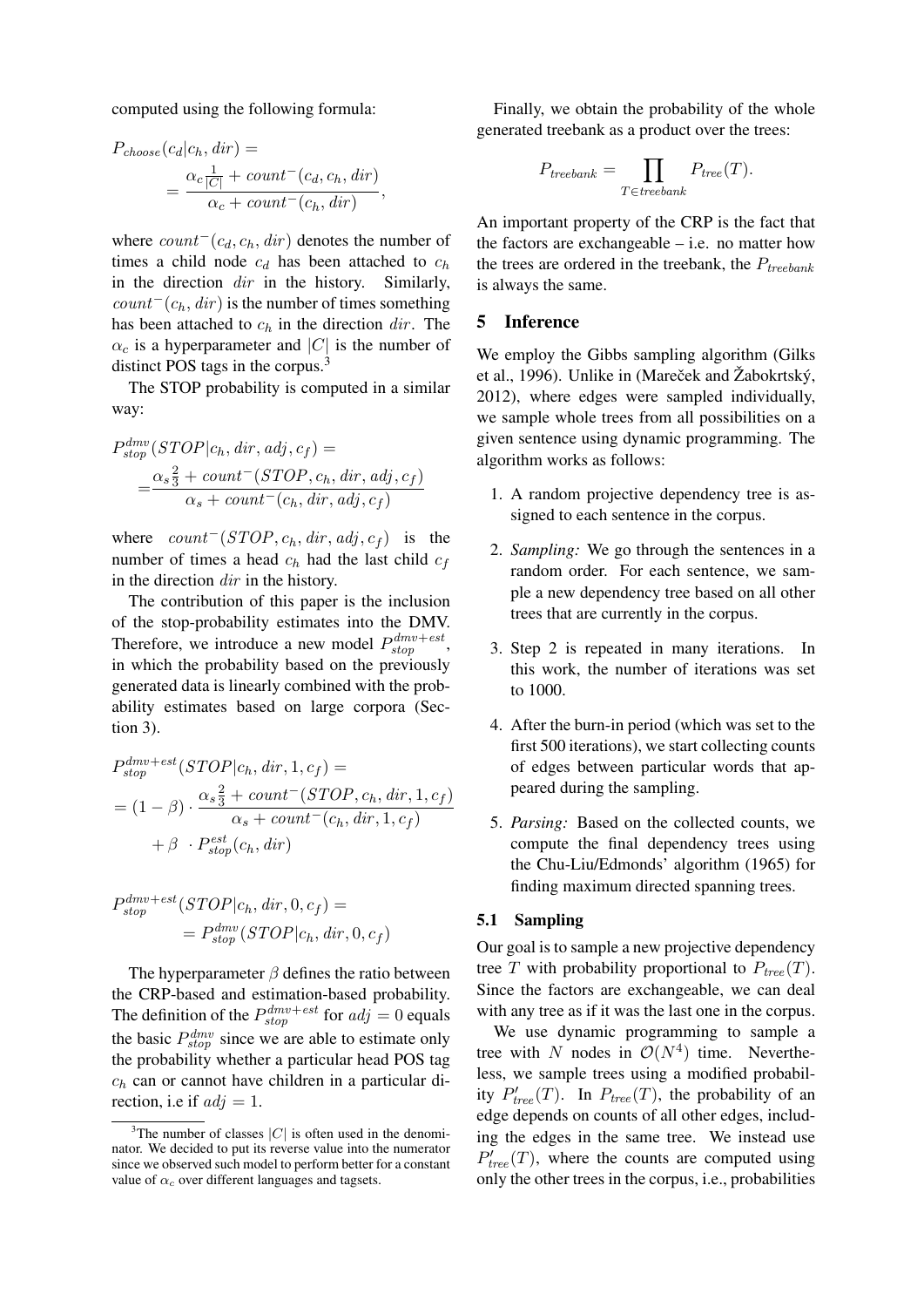of edges of  $T$  are independent. There is a standard way to sample using the real  $P_{tree}(T)$  – we can use  $P'_{tree}(T)$  as a proposal distribution in the Metropolis-Hastings algorithm (Hastings, 1970), which then produces trees with probabilities proportional to  $P_{tree}(T)$  using acceptance-rejection scheme. We do not take this approach and we sample proportionally to  $P'_{tree}(T)$  only, because we believe that for large enough corpora, the two distributions are nearly identical.

To sample a tree containing words  $w_1, \ldots, w_N$ with probability proportional to  $P'_{tree}(T)$ , we first compute three tables:

- $t_i(g, i, j)$  for  $g < i$  or  $g > j$  is the sum of probabilities of any tree on words  $w_i, \ldots, w_j$ whose root is a child of  $w_q$ , but not an outermost child in its direction;
- $t_o(q, i, j)$  is the same, but the tree is the outermost child of  $w_q$ ;
- $f_o(g, i, j)$  for  $g \lt i$  or  $g > j$  is the sum of probabilities of any forest on words  $w_i, \ldots, w_j$ , such that all the trees are children of  $w_q$  and are the outermost children of  $w_q$  in their direction.

All the probabilities are computed using the  $P'_{tree}$ . If we compute the tables inductively from the smallest trees to the largest trees, we can precompute all the  $\mathcal{O}(N^3)$  values in  $\mathcal{O}(N^4)$  time.

Using these tables, we sample the tree recursively, starting from the root. At first, we sample the root  $r$  proportionally to the probability of a tree with the root  $r$ , which is a product of the probability of left children of  $r$  and right children of  $r$ . The probability of left children of  $r$ is either  $P'_{stop}(STOP | r, left)$  if r has no children, or  $P'_{stop}(\neg \text{STOP}|r, \text{left})f_o(r, 1, r-1)$  otherwise; the probability of right children is analogous.

After sampling the root, we sample the ranges of its left children, if any. We sample the first left child range  $l_1$  proportionally either to  $t_0(r, 1, r-1)$ if  $l_1 = 1$ , or to  $t_i(r, l_1, r - 1) f_o(r, 1, l_1 - 1)$ if  $l_1 > 1$ . Then we sample the second left child range  $l_2$  proportionally either to  $t_o(r, 1, l_1 - 1)$ if  $l_2 = 1$ , or to  $t_i(r, l_2, l_1 - 1) f_o(r, 1, l_2 - 1)$ if  $l_2 > 1$ , and so on, while there are any left children. The right children ranges are sampled similarly. Finally, we recursively sample the children, i.e., their roots, their children and so on. It is simple to verify using the definition of  $P_{tree}$  that the described method indeed samples trees proportionally to  $P'_{tree}$ .

# 5.2 Parsing

Beginning the 500th iteration, we start collecting counts of individual dependency edges during the remaining iterations. After each iteration is finished (all the trees in the corpus are re-sampled), we increment the counter of all directed pairs of nodes which are connected by a dependency edge in the current trees.

After the last iteration, we use these collected counts as weights and compute maximum directed spanning trees using the Chu-Liu/Edmonds' algorithm (Chu and Liu, 1965). Therefore, the resulting trees consist of edges maximizing the sum of individual counts:

$$
T_{MST} = \underset{T}{\text{arg}\max} \sum_{e \in T} count(e)
$$

It is important to note that the MST algorithm may produce non-projective trees. Even if we average the strictly projective dependency trees, some non-projective edges may appear in the result. This might be an advantage since correct non-projective edges can be predicted; however, this relaxation may introduce mistakes as well.

## 6 Experiments

## 6.1 Data

We use two types of resources in our experiments. The first type are CoNLL treebanks from the year 2006 (Buchholz and Marsi, 2006) and 2007 (Nivre et al., 2007), which we use for inference and for evaluation. As is the standard practice in unsupervised parsing evaluation, we removed all punctuation marks from the trees. In case a punctuation node was not a leaf, its children are attached to the parent of the removed node.

For estimating the STOP probabilities (Section 3), we use the Wikipedia articles from W2C corpus (Majliš and Žabokrtský, 2012), which provide sufficient amount of data for our purposes. Statistics across languages are shown in Table 1.

The Wikipedia texts were automatically tokenized and segmented to sentences so that their tokenization was similar to the one in the CoNLL evaluation treebanks. Unfortunately, we were not able to find any segmenter for Chinese that would produce a desired segmentation; therefore, we removed Chinese from evaluation.

The next step was to provide the Wikipedia texts with POS tags. We employed the TnT tagger (Brants, 2000) which was trained on the re-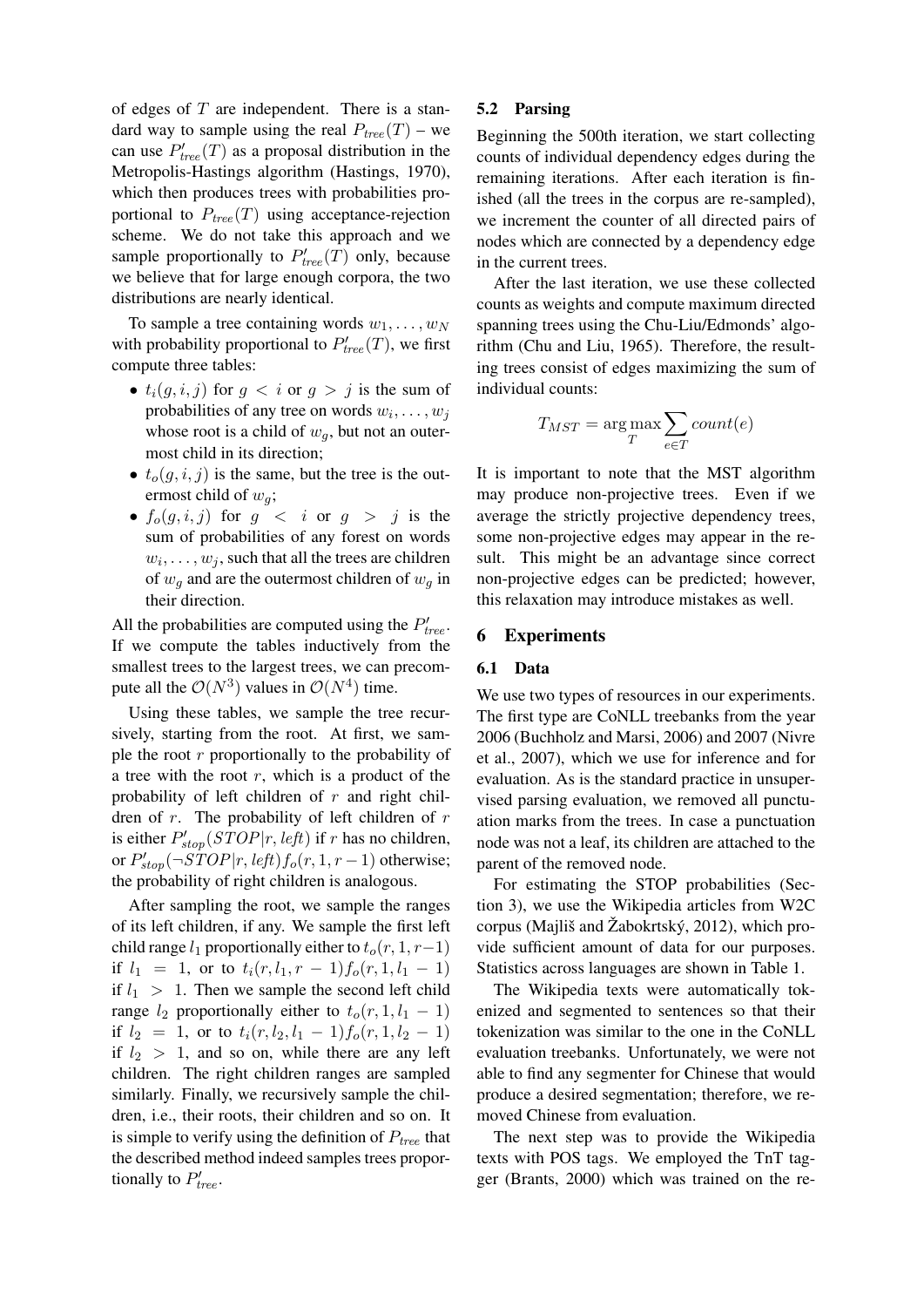| language  | tokens | red. | language   | tokens | red. |
|-----------|--------|------|------------|--------|------|
|           | (mil.) | seq. |            | (mil.) | seq. |
| Arabic    | 19.7   | 546  | Greek      | 20.9   | 1037 |
| Basque    | 14.1   | 645  | Hungarian  | 26.3   | 2237 |
| Bulgarian | 18.8   | 1808 | Italian    | 39.7   | 723  |
| Catalan   | 27.0   | 712  | Japanese   | 2.6    | 31   |
| Czech     | 20.3   | 930  | Portuguese | 31.7   | 4765 |
| Danish    | 15.9   | 576  | Slovenian  | 13.7   | 513  |
| Dutch     | 27.1   | 880  | Spanish    | 53.4   | 1156 |
| English   | 85.0   | 7603 | Swedish    | 19.2   | 481  |
| German    | 56.9   | 1488 | Turkish    | 16.5   | 5706 |

Table 1: Wikipedia texts statistics: total number of tokens and number of reducible sequences found in them.

spective CoNLL training data. The quality of such tagging is not very high since we do not use any lexicons or pretrained models. However, it is sufficient for obtaining usable stop probability estimates.

#### 6.2 Estimated STOP probabilities

We applied the algorithm described in Section 3 on the prepared Wikipedia corpora and obtained the stop-probabilities  $P_{stop}^{est}$  in both directions for all the languages and their POS tags. To evaluate the quality of our estimations, we compare them with  $P_{stop}^{tb}$ , the stop probabilities computed directly on the evaluation treebanks. The comparisons on five selected languages are shown in Figure 3. The individual points represent the individual POS tags, their size (area) shows their frequency in the particular treebank. The y-axis shows the stop probabilities estimated on Wikipedia by our algorithm, while the x-axis shows the stop probabilities computed on the evaluation CoNLL data. Ideally, the computed and estimated stop probabilities should be the same, i.e. all the points should be on the diagonal.

Let's focus on the graphs for English. Our method correctly recognizes that adverbs RB and adjectives JJ are often leaves (their stop probabilities in both directions are very high). Moreover, the estimates for RB are even higher than JJ, which will contribute to attaching adverbs to adjectives and not reversely. Nouns (NN, NNS) are somewhere in the middle, the stop probabilities for proper nouns (NNP) are estimated higher, which is correct since they have much less modifiers then the common nouns NN. The determiners are more problematic. Their estimated stop probability is not very high (about 0.65), while in the real treebank they are almost always leaves.



Figure 3: Comparison of  $P_{stop}^{est}$  probabilities estimated from raw Wikipedia corpora (y-axis) and of  $P_{stop}^{tb}$  probabilities computed from CoNLL treebanks (x-axis). The area of each point shows the relative frequency of an individual tag.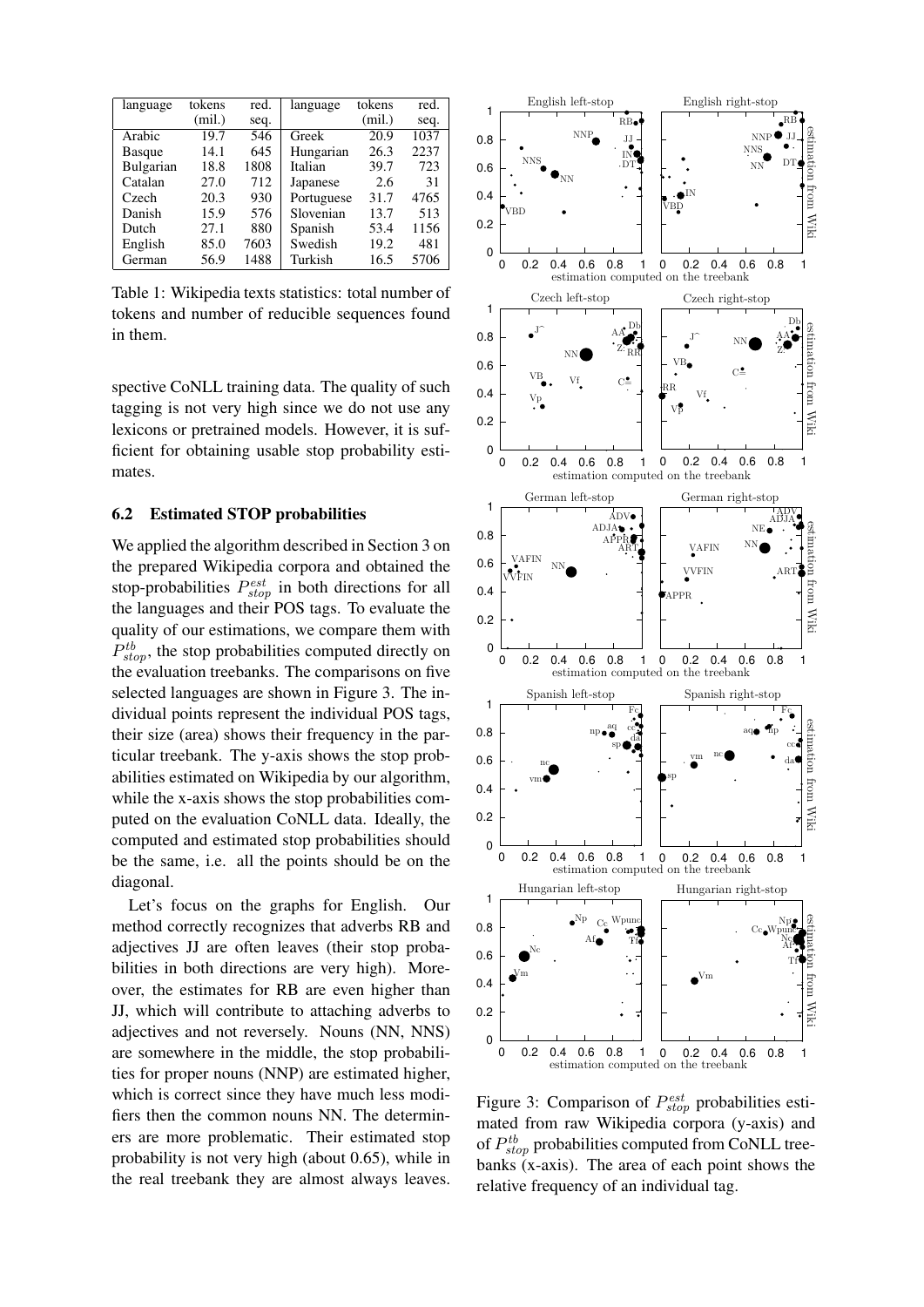This is caused by the fact that determiners are often obligatory in English and cannot be simply removed as, e.g., adjectives. The stop probabilities of prepositions (IN) are also very well recognized. While their left-stop is very probable (prepositions always start prepositional phrases), their right-stop probability is very low. The verbs (the most frequent verbal tag is VBD) have very low both right and left-stop probabilities. Our estimation assigns them the stop probability about 0.3 in both directions. This is quite high, but still, it is one of the lowest among other more frequent tags, and thus verbs tend to be the roots of the dependency trees. We could make similar analyses for other languages, but due to space reasons we only provide graphs for Czech, German, Spanish, and Hungarian in Figure 3.

## 6.3 Settings

After a manual tuning, we have set our hyperparameters to the following values:

 $\alpha_c = 50$ ,  $\alpha_s = 1$ ,  $\beta = 1/3$ We have also found that the Gibbs sampler does not always converge to a similar grammar. For a couple of languages, the individual runs end up with very different trees. To prevent such differences, we run each inference 50 times and take the run with the highest final  $P_{treebank}$  (see Section 4) for the evaluation.

# 6.4 Results

Table 2 shows the results of our unsupervised parser and compares them with results previously reported in other works. In order to see the impact of using the estimated stop probabilities (using model  $P_{stop}^{dmv+est}$ ), we provide results for classical DMV (using model  $P_{stop}^{dmv}$ ) as well. We do not provide results for Chinese since we do not have any appropriate tokenizer at our disposal (see Section 3), and also for Turkish from CoNLL 2006 since the data is not available to us.

We now focus on the third and fourth column of Table 2. The addition of estimated stop probabilities based on large corpora improves the parsing accuracy on 15 out of 20 treebanks. In many cases, the improvement is substantial, which means that the estimated stop probabilities forced the model to completely rebuild the structures. For example, in Bulgarian, if the  $P_{stop}^{dmv}$  model is used, all the prepositions are leaves and the verbs seldom govern sentences. If the  $P_{stop}^{dmv+est}$  model is used, prepositions correctly govern nouns and

verbs move to roots. We observe similar changes on Swedish as well. Unfortunately, there are also negative examples, such as Hungarian, where the addition of the estimated stop probabilities decreases the attachment score from 60.1% to 34%. This is probably caused by not very good estimates of the right-stop probability (see the last graph in Figure 3). Nevertheless, the estimated stop probabilities increase the average score over all the treebanks by more than 12% and therefore prove its usefulness.

In the last two columns of Table 2, we provide results of two other works reported in the last year. The first one (*spi12*) is the DMV-based grammar inducer by Spitkovsky et al.  $(2012)$ ,<sup>4</sup> the second one (*mar12*) is our previous work (Mareček and  $\dot{Z}$ abokrtský, 2012). Comparing with (Spitkovsky et al., 2012), our parser reached better accuracy on 12 out of 20 treebanks. Although this might not seem as a big improvement, if we compare the average scores over the treebanks, our system significantly wins by more than 6%. The second system (*mar12*) outperforms our parser only on one treebank (on Italian by less than 3%) and its average score over all the treebanks is only 40%, i.e., more than 8% lower than the average score of our parser.

To see the theoretical upper bound of our model performance, we replaced the  $P_{stop}^{est}$  estimates by the  $P_{stop}^{tb}$  estimates computed from the evaluation treebanks and run the same inference algorithm with the same setting. The average attachment score of such reference DMV is almost 65%. This shows a huge space in which the estimation of STOP probabilities could be further improved.

# 7 Conclusions and Future Work

In this work, we studied the possibility of estimating the DMV stop-probabilities from a large raw corpus. We proved that such prior knowledge about stop-probabilities incorporated into the standard DMV model significantly improves the unsupervised dependency parsing and, since we are not aware of any other fully unsupervised dependency parser with higher average attachment score over CoNLL data, we state that we reached a new stateof-the-art result.<sup>5</sup>

<sup>4</sup> Possibly the current state-of-the-art results. They were compared with many previous works.

 ${}^5$ A possible competitive work may be the work by Blunsom and Cohn (2010), who reached 55% accuracy on English as well. However, they do not provide scores measured on other CoNLL treebanks.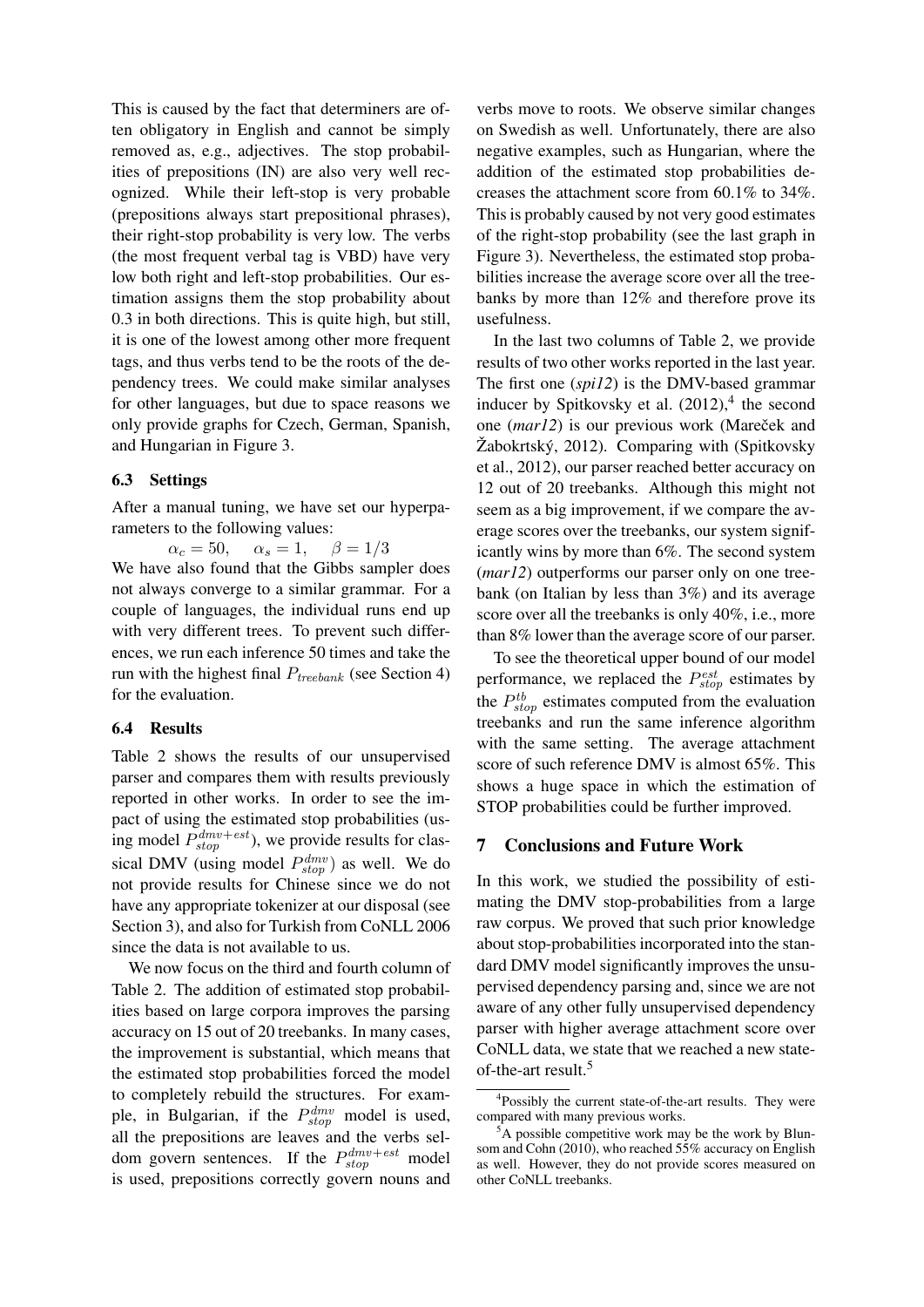| CoNLL         |          |                    | other systems              |                                                   |       |       |
|---------------|----------|--------------------|----------------------------|---------------------------------------------------|-------|-------|
| language      | year     | $P_{stop}^{dmv}$   | $P_{st}^{dmv+est}$<br>stop | reference $P_{\text{atom}}^{dmv+tb}$<br>$_{stop}$ | spi12 | mar12 |
| Arabic        | 06       | $10.6 (\pm 8.7)$   | 38.2 ( $\pm$ 0.5)          | 61.2                                              | 10.9  | 26.5  |
| Arabic        | 07       | $22.0 \ (\pm 0.1)$ | 35.3 $(\pm 0.2)$           | 65.3                                              | 44.9  | 27.9  |
| <b>Basque</b> | 07       | 41.1 $(\pm 0.2)$   | $35.5 (\pm 0.2)$           | 52.3                                              | 33.3  | 26.8  |
| Bulgarian     | 06       | $25.9 \ (\pm 1.4)$ | 54.9 $(\pm 0.2)$           | 73.2                                              | 65.2  | 46.0  |
| Catalan       | 07       | 34.9 $(\pm 3.4)$   | 67.0 ( $\pm$ 1.7)          | 72.0                                              | 62.1  | 47.0  |
| Czech         | 06       | $32.3 \ (\pm 3.8)$ | 52.4 $(\pm 5.2)$           | 64.0                                              | 55.1  | 49.5  |
| Czech         | 07       | 32.9 $(\pm 0.8)$   | 51.9 $(\pm 5.2)$           | 62.1                                              | 54.2  | 48.0  |
| Danish        | 06       | 30.8 $(\pm 4.3)$   | 41.6 $(\pm 1.1)$           | 60.0                                              | 22.2  | 38.6  |
| Dutch         | 06       | $25.7 (\pm 5.7)$   | 47.5 $(\pm 0.4)$           | 58.9                                              | 46.6  | 44.2  |
| English       | 07       | $36.5 (\pm 5.9)$   | 55.4 ( $\pm$ 0.2)          | 63.7                                              | 29.6  | 49.2  |
| German        | 06       | $29.9 \ (\pm 4.6)$ | 52.4 $(\pm 0.7)$           | 65.5                                              | 39.1  | 44.8  |
| Greek         | 07       | 42.5 $(\pm 6.0)$   | $26.3 \ (\pm 0.1)$         | 64.7                                              | 26.9  | 20.2  |
| Hungarian     | 07       | 60.8 ( $\pm$ 0.2)  | 34.0 $(\pm 0.3)$           | 68.3                                              | 58.2  | 51.8  |
| Italian       | 07       | 34.5 $(\pm 0.3)$   | 39.4 $(\pm 0.5)$           | 64.5                                              | 40.7  | 43.3  |
| Japanese      | 06       | 64.8 $(\pm 3.4)$   | 61.2 $(\pm 1.7)$           | 76.4                                              | 22.7  | 50.8  |
| Portuguese    | 06       | $35.7 (\pm 4.3)$   | 69.6 $(\pm 0.1)$           | 77.3                                              | 72.4  | 50.6  |
| Slovenian     | 06       | 50.1 ( $\pm$ 0.2)  | $35.7 (\pm 0.2)$           | 50.2                                              | 35.2  | 18.1  |
| Spanish       | 06       | 38.1 $(\pm 5.9)$   | 61.1 ( $\pm$ 0.1)          | 65.6                                              | 28.2  | 51.9  |
| Swedish       | 06       | $28.0 (\pm 2.3)$   | 54.5 ( $\pm$ 0.4)          | 61.6                                              | 50.7  | 48.2  |
| Turkish       | 07       | 51.6 $(\pm 5.5)$   | 56.9 ( $\pm$ 0.2)          | 67.0                                              | 44.8  | 15.7  |
|               | Average: | 36.4               | 48.7                       | 64.7                                              | 42.2  | 40.0  |

Table 2: Attachment scores on CoNLL 2006 and 2007 data. Standard deviations are provided in brackets. DMV model using standard  $P_{stop}^{dmv}$  probability is compared with DMV with  $P_{stop}^{dmv+est}$ , which incorporates STOP estimations based on reducibility principle. The reference DMV uses  $P_{stop}^{tb}$ , which are computed directly on the treebanks. The results reported in previous works by Spitkovsky et al. (2012), and Mareček and Žabokrtský (2012) follows.

In future work, we would like to focus on unsupervised parsing without gold POS tags (see e.g. Spitkovsky et al. (2011a) and Christodoulopoulos et al. (2012)). We suppose that many of the current works on unsupervised dependency parsers use gold POS tags only as a simplification of this task, and that the ultimate purpose of this effort is to develop a fully unsupervised induction of linguistic structure from raw texts that would be useful across many languages, domains, and applications.

The software which implements the algorithms described in this paper, together with  $P_{stop}^{est}$  estimations computed on Wikipedia texts, can be downloaded at

http://ufal.mff.cuni.cz/˜marecek/udp/.

#### Acknowledgments

This work has been supported by the AMALACH grant (DF12P01OVV02) of the Ministry of Culture of the Czech Republic.

Data and some tools used as a prerequisite for the research described herein have been provided by the LINDAT/CLARIN Large Infrastructural project, No. LM2010013 of the Ministry of Education, Youth and Sports of the Czech Republic.

We would like to thank Martin Popel, Zdeněk Žabokrtský, Rudolf Rosa, and three anonymous reviewers for many useful comments on the manuscript of this paper.

#### References

- James K. Baker. 1979. Trainable grammars for speech recognition. In *Speech communication papers presented at the 97th Meeting of the Acoustical Society*, pages 547– 550.
- Yonatan Bisk and Julia Hockenmaier. 2012. Induction of linguistic structure with combinatory categorial grammars. *The NAACL-HLT Workshop on the Induction of Linguistic Structure*, page 90.
- Phil Blunsom and Trevor Cohn. 2010. Unsupervised induction of tree substitution grammars for dependency parsing. In *Proceedings of the 2010 Conference on Empirical Methods in Natural Language Processing*, EMNLP '10, pages 1204–1213, Stroudsburg, PA, USA. Association for Computational Linguistics.
- Thorsten Brants. 2000. TnT A Statistical Part-of-Speech Tagger. *Proceedings of the sixth conference on Applied natural language processing*, page 8.
- Sabine Buchholz and Erwin Marsi. 2006. CoNLL-X shared task on multilingual dependency parsing. In *Proceedings of the Tenth Conference on Computational Natural Language Learning*, CoNLL-X '06, pages 149–164, Stroudsburg, PA, USA. Association for Computational Linguistics.
- Christos Christodoulopoulos, Sharon Goldwater, and Mark Steedman. 2012. Turning the pipeline into a loop: Iterated unsupervised dependency parsing and PoS induction. In *Proceedings of the NAACL-HLT Workshop on the Induction of Linguistic Structure*, pages 96–99, June.
- Y. J. Chu and T. H. Liu. 1965. On the Shortest Arborescence of a Directed Graph. *Science Sinica*, 14:1396–1400.